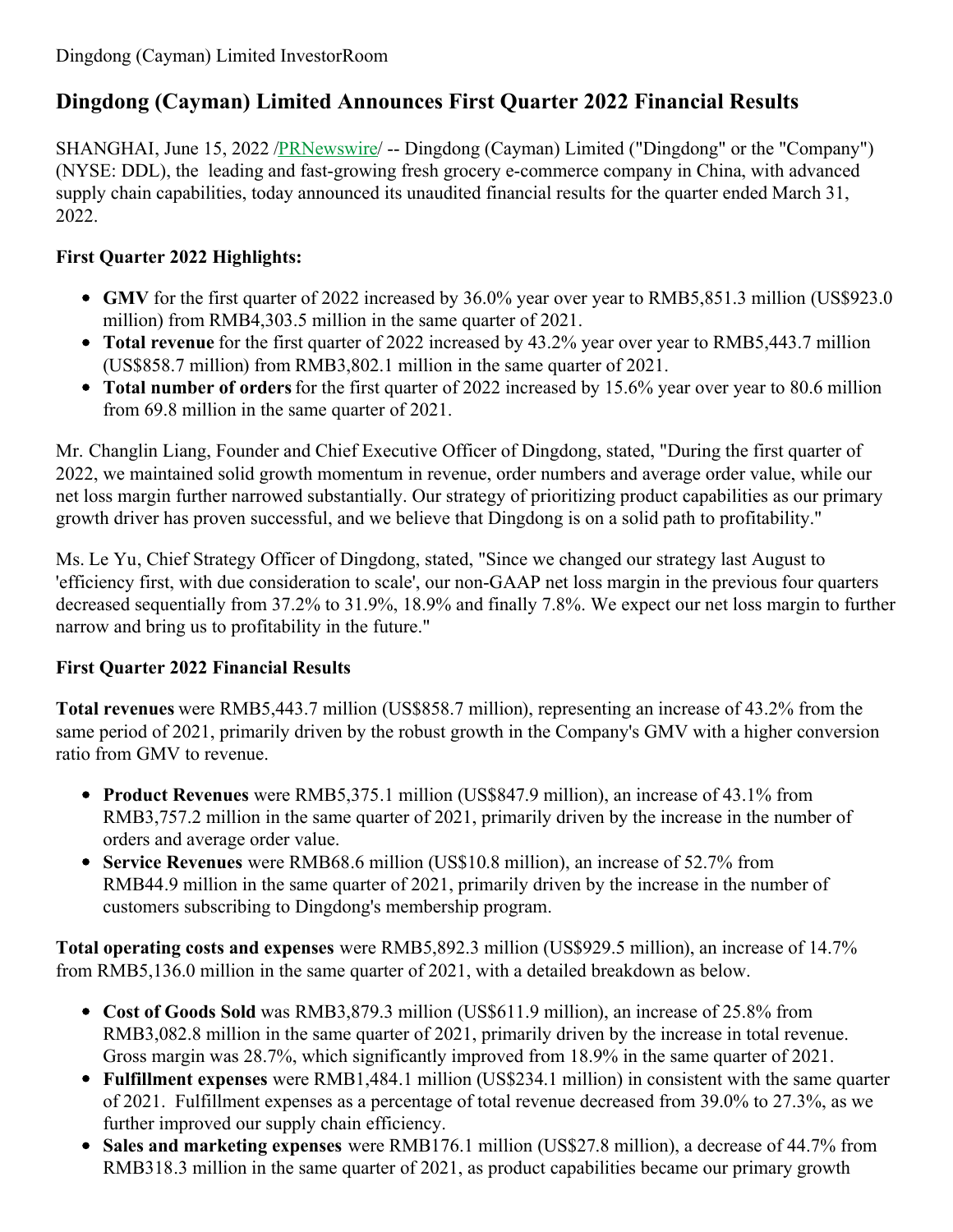driver and we attracted customers more efficiently.

- **General and administrative expenses** were RMB118.7 million (US\$18.7 million), an increase of 25.9% from RMB94.3 million in the same quarter of 2021, mainly due to the increased business scale of the Company.
- **Product development expenses** were RMB233.9 million (US\$36.9 million), an increase of 49.5% from RMB156.5 million in the same quarter of 2021, mainly due to the increased investments in product development capability and technology.

**Loss from operations** was RMB448.6 million (US\$70.8 million), compared with operating loss of RMB1,333.9 million in the same quarter of 2021.

**Net loss** was RMB477.4 million (US\$75.3 million), compared with net loss of RMB1,384.7 million in the same quarter of 2021.

**Non-GAAP net loss**, which is a non-GAAP measure that excludes share-based compensation expenses, was RMB422.2 million (US\$66.6 million), a significant improvement from non-GAAP net loss of RMB1,375.6 million in the same quarter of 2021. In addition, our non-GAAP net loss margin, which is our non-GAAP net loss as a percentage of revenues, narrowed to 7.8% from 36.2% in the same quarter of 2021.

**Basic and diluted net loss per share** were RMB1.48 (US\$0.23), compared with RMB22.36 in the same quarter of 2021. Non-GAAP net loss per share, basic and diluted, was RMB1.31 (US\$0.21), compared with RMB22.22 in the same quarter of 2021. The weighted average number of ordinary shares used to compute the basic and diluted net loss per share and non-GAAP net loss per share were 64,908,700 and 324,443,234 in the first quarter of 2021 and 2022, respectively. All outstanding redeemable convertible preferred shares were not included in the computation until July 2021, when they were converted into ordinary shares upon the completion of the Company's initial public offering.

**Cash and cash equivalents and short-term investments** were RMB4,852.7 million (US\$765.5 million) as of March 31, 2022, compared with RMB5,231.1 million as of December 31, 2021.

# **About Dingdong (Cayman) Limited**

We are the largest and fast-growing fresh grocery e-commerce company in China, in terms of average MAU in 2021, according to the report of China Insights Consultancy ("CIC"). We directly provide users and households with fresh produce, meat, seafood, prepared food, and other food products through a convenient and excellent shopping experience supported by an extensive self-operated frontline fulfillment grid. With fresh groceries as our core product categories, we have successfully expanded to providing prepared food and other food products to grow into a leading one-stop online shopping destination in China for consumers to make purchases for their daily lives. At the same time, we are working to modernize China's traditional agricultural supply chain through standardization and digitalization, empowering upstream farms and suppliers to make their production more efficient and tailored to actual demand. Furthermore, leveraging our longstanding cooperation with upstream farms and suppliers, we have further expanded to developing and producing private label products to enrich our offerings to all consumers.

For more information, please visit: www.100.me.

# **Use of Non-GAAP Financial Measures**

The Company uses non-GAAP measures, such as non-GAAP net loss, non-GAAP net loss margin, non-GAAP net loss attributable to ordinary shareholders and non-GAAP net loss per share, basic and diluted, in evaluating its operating results and for financial and operational decision-making purposes. The Company believes that the non-GAAP financial measures help identify underlying trends in its business by excluding the impact of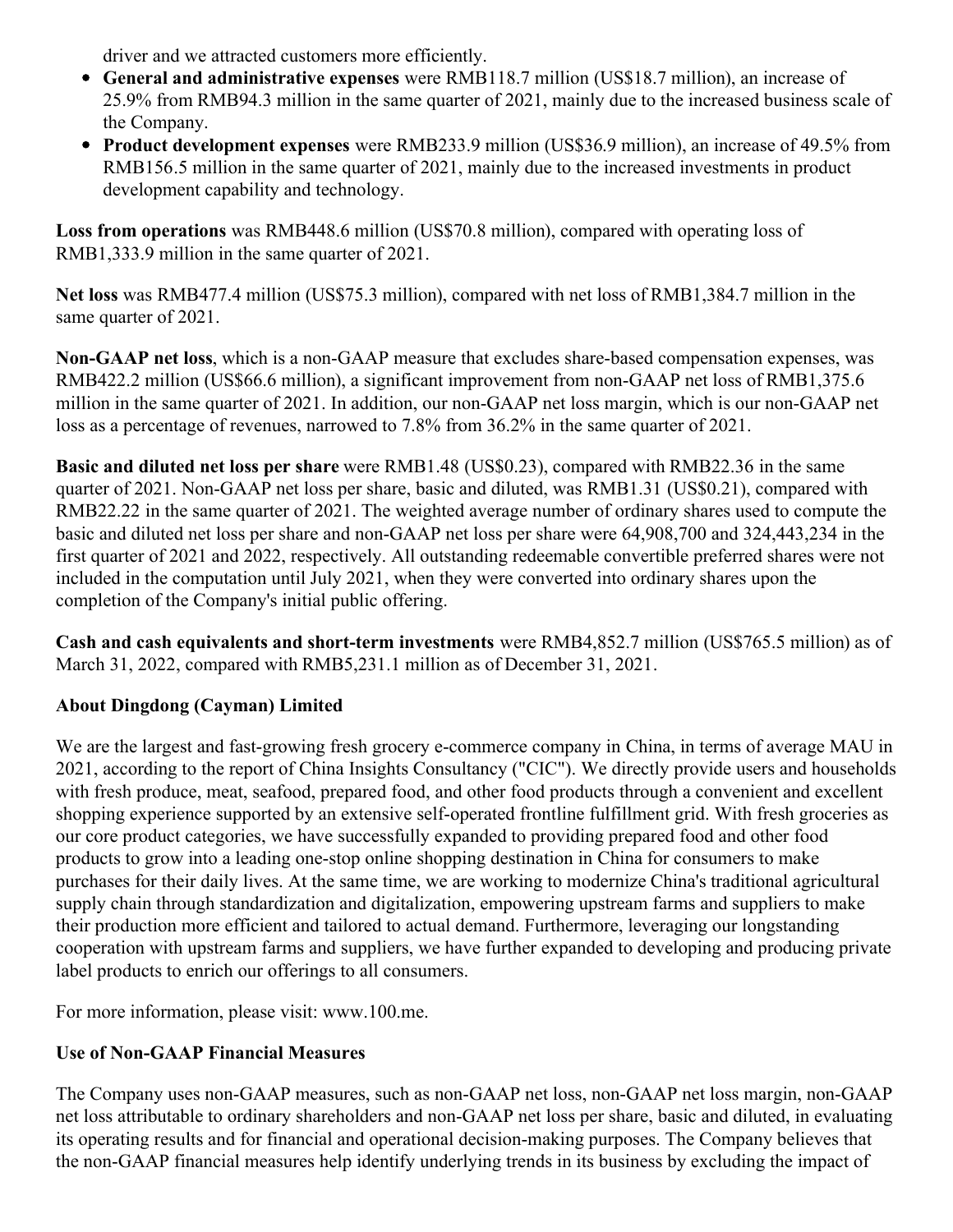share-based compensation expenses, which are non-cash charges and do not correlate to any operating activity trends. The Company believes that the non-GAAP financial measures provide useful information about the Company's results of operations, enhance the overall understanding of the Company's past performance and future prospects and allow for greater visibility with respect to key metrics used by the Company's management in its financial and operational decision-making.

The non-GAAP financial measures are not defined under U.S. GAAP and are not presented in accordance with U.S. GAAP. The non-GAAP financial measures have limitations as analytical tools, and when assessing the Company's operating performance, cash flows or liquidity, investors should not consider them in isolation, or as a substitute for net loss, cash flows provided by operating activities or other consolidated statements of operations and cash flows data prepared in accordance with U.S. GAAP. The Company's definition of non-GAAP financial measures may differ from those of industry peers and may not be comparable with their non-GAAP financial measures.

The Company mitigates these limitations by reconciling the non-GAAP financial measures to the most comparable U.S. GAAP performance measures, all of which should be considered when evaluating the Company's performance.

For more information on the non-GAAP financial measures, please see the table captioned "Unaudited Reconciliation of GAAP and Non-GAAP Results" set forth at the end of this announcement.

#### **Exchange Rate Information**

This announcement contains translations of certain RMB amounts into U.S. dollars ("US\$") at specified rates solely for the convenience of the reader. Unless otherwise stated, all translations from RMB to US\$ were made at the rate of RMB6.3393 to US\$1.00, the exchange rate on March 31, 2022 set forth in the H.10 statistical release of the Federal Reserve Board. The Company makes no representation that the RMB or US\$ amounts referred could be converted into US\$ or RMB, as the case may be, at any particular rate or at all.

#### **Safe Harbor Statement**

This announcement contains forward-looking statements. These statements are made under the "safe harbor" provisions of the U.S. Private Securities Litigation Reform Act of 1995. These forward-looking statements can be identified by terminology such as "will," "expects," "anticipates," "aims," "future," "intends," "plans," "believes," "estimates," "confident," "potential," "continue," or other similar expressions. Among other things, business outlook and quotations from management in this announcement, as well as Dingdong's strategic and operational plans, contain forward-looking statements. Dingdong may also make written or oral forwardlooking statements in its periodic reports to the U.S. Securities and Exchange Commission, in its interim and annual reports to shareholders, in press releases and other written materials and in oral statements made by its officers, directors or employees to third parties. Statements that are not historical facts, including but not limited to statements about Dingdong's beliefs and expectations, are forward-looking statements. Forwardlooking statements involve inherent risks and uncertainties. A number of factors could cause actual results to differ materially from those contained in any forward-looking statement, including but not limited to the following: Dingdong's goals and strategies; Dingdong's future business development, financial conditions, and results of operations; the expected outlook of the on-demand e-commerce market in China; Dingdong's expectations regarding demand for and market acceptance of its products and services; Dingdong's expectations regarding its relationships with its users, clients, business partners, and other stakeholders; competition in Dingdong's industry; and relevant government policies and regulations relating to Dingdong's industry, and general economic and business conditions globally and in China and assumptions underlying or related to any of the foregoing. Further information regarding these and other risks is included in the Company's filings with the Securities and Exchange Commission. All information provided in this announcement and in the attachments is as of the date of the announcement, and the Company undertakes no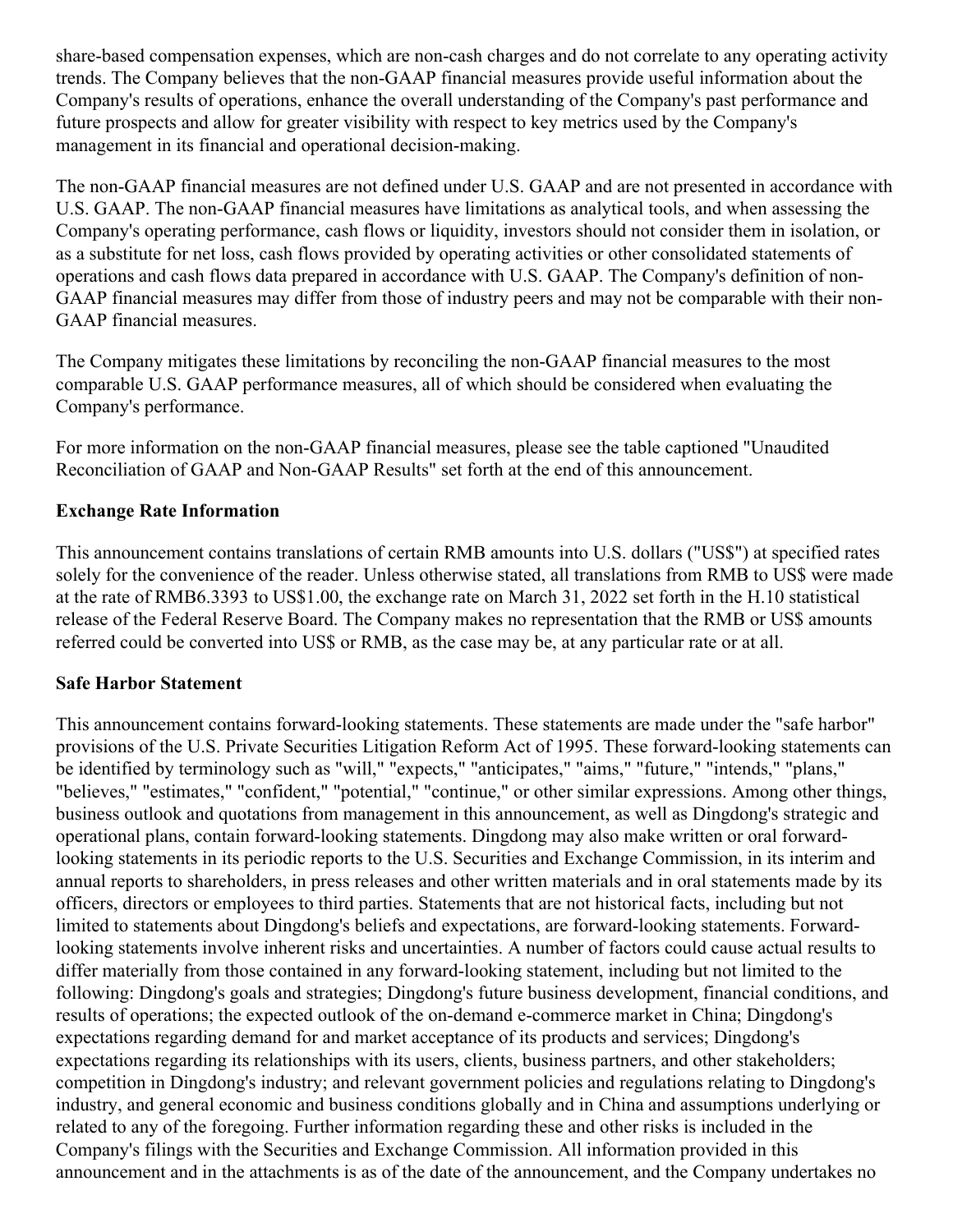duty to update such information, except as required under applicable law.

### **For investor inquiries, please contact:**

Dingdong Fresh [ir@100.me](mailto:ir@100.me)

#### **DINGDONG (CAYMAN) LIMITED UNAUDITED CONDENSED CONSOLIDATED BALANCE SHEETS (Amounts in thousands of RMB and US\$)**

|                                                                         | As of        |            |             |  |
|-------------------------------------------------------------------------|--------------|------------|-------------|--|
|                                                                         | December 31, | March 31,  | March 31,   |  |
|                                                                         | 2021         | 2022       | 2022        |  |
|                                                                         | <b>RMB</b>   | <b>RMB</b> | <b>USS</b>  |  |
|                                                                         |              |            | (Unaudited) |  |
| <b>ASSETS</b>                                                           |              |            |             |  |
| <b>Current assets:</b>                                                  |              |            |             |  |
| Cash and cash equivalents                                               | 662,768      | 1,256,903  | 198,272     |  |
| Restricted cash                                                         | 7,664        | 9,664      | 1,524       |  |
| Short-term investments                                                  | 4,568,346    | 3,595,810  | 567,225     |  |
| Accounts receivable, net                                                | 191,519      | 257,264    | 40,582      |  |
| Inventories                                                             | 537,472      | 475,223    | 74,965      |  |
| Advance to suppliers                                                    | 86,711       | 136,047    | 21,461      |  |
| Prepayments and other current assets                                    | 461,843      | 283,530    | 44,726      |  |
| <b>Total current assets</b>                                             | 6,516,323    | 6,014,441  | 948,755     |  |
| <b>Non-current assets:</b>                                              |              |            |             |  |
| Property and equipment, net                                             | 472,371      | 460,103    | 72,579      |  |
| Operating lease right-of-use assets                                     | 2,245,571    | 1,960,191  | 309,213     |  |
| Other non-current assets                                                | 185,793      | 188,303    | 29,704      |  |
| <b>Total non-current assets</b>                                         | 2,903,735    | 2,608,597  | 411,496     |  |
| <b>TOTAL ASSETS</b>                                                     | 9,420,058    | 8,623,038  | 1,360,251   |  |
| <b>LIABILITIES, MEZZANINE EQUITY AND</b><br><b>SHAREHOLDERS' EQUITY</b> |              |            |             |  |
| <b>Current liabilities:</b>                                             |              |            |             |  |
| Accounts payable                                                        | 2,058,624    | 1,870,064  | 294,995     |  |
| Customer advances and deferred revenue                                  | 243,480      | 243,629    | 38,432      |  |
| Accrued expenses and other current liabilities                          | 653,261      | 681,475    | 107,500     |  |
| Salary and welfare payable                                              | 244,740      | 245,119    | 38,667      |  |
| Operating lease liabilities                                             | 969,494      | 870,931    | 137,386     |  |
| Short-term borrowings                                                   | 3,121,046    | 3,197,730  | 504,430     |  |
| Current portion of long-term borrowings                                 | 57,875       | 24,250     | 3,825       |  |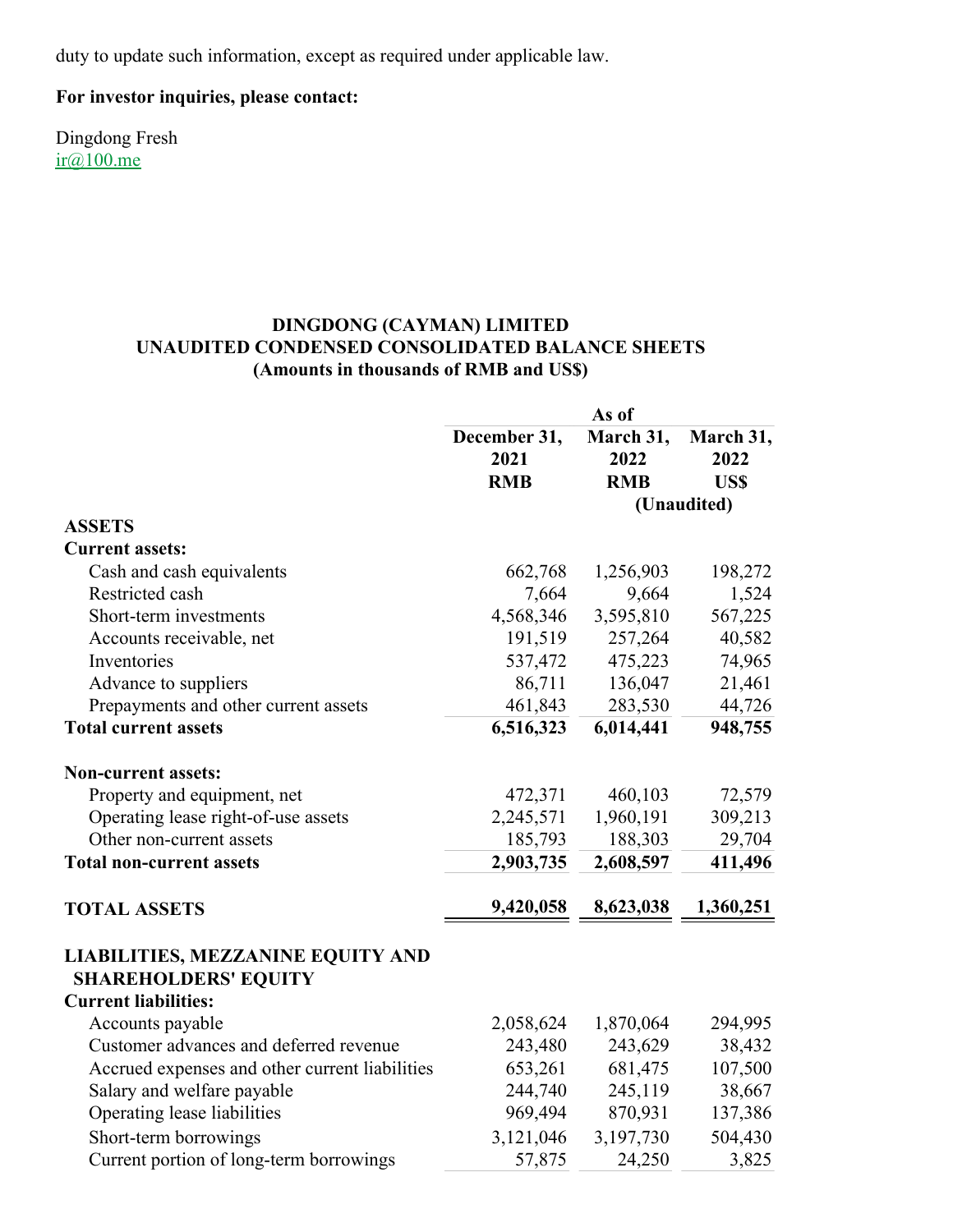| <b>Total current liabilities</b>     | 7,348,520 | 7,133,198 | $\overline{-1,125,235}$ |
|--------------------------------------|-----------|-----------|-------------------------|
| <b>Non-current liabilities:</b>      |           |           |                         |
| Operating lease liabilities          | 1,244,096 | 1,049,503 | 165,555                 |
| Other non-current liabilities        | 69,373    | 69,373    | 10,943                  |
| <b>Total non-current liabilities</b> | 1,313,469 | 1,118,876 | 176,498                 |
| <b>TOTAL LIABILITIES</b>             | 8,661,989 | 8,252,074 | 1,301,733               |

### **DINGDONG (CAYMAN) LIMITED UNAUDITED CONDENSED CONSOLIDATED BALANCE SHEETS (CONTINUED) (Amounts in thousands of RMB and US\$)**

|                                                                                     |                | As of        |             |
|-------------------------------------------------------------------------------------|----------------|--------------|-------------|
|                                                                                     | December 31,   | March 31,    | March 31,   |
|                                                                                     | 2021           | 2022         | 2022        |
|                                                                                     | <b>RMB</b>     | <b>RMB</b>   | <b>USS</b>  |
|                                                                                     |                |              | (Unaudited) |
| <b>LIABILITIES, MEZZANINE EQUITY AND</b><br><b>SHAREHOLDERS' EQUITY (CONTINUED)</b> |                |              |             |
| <b>Mezzanine Equity:</b>                                                            |                |              |             |
| Redeemable noncontrolling interests                                                 | 30,000         | 101,435      | 16,001      |
| <b>TOTAL MEZZANINE EQUITY</b>                                                       | 30,000         | 101,435      | 16,001      |
| Shareholders' (deficit)/equity                                                      |                |              |             |
| Ordinary shares                                                                     | $\overline{4}$ | 4            | 1           |
| Additional paid-in capital                                                          | 13,685,062     | 13,740,237   | 2,167,469   |
| Treasury stock                                                                      | (7,042)        | (16,980)     | (2,679)     |
| Accumulated deficit                                                                 | (12,765,713)   | (13,244,531) | (2,089,274) |
| Accumulated other comprehensive loss                                                | (184, 242)     | (209, 201)   | (33,000)    |
| <b>TOTAL SHAREHOLDERS' EQUITY</b>                                                   | 728,069        | 269,529      | 42,517      |
| <b>TOTAL LIABILITIES, MEZZANINE EQUITY</b>                                          |                |              |             |
| <b>AND SHAREHOLDERS' EQUITY</b>                                                     | 9,420,058      | 8,623,038    | 1,360,251   |

**DINGDONG (CAYMAN) LIMITED UNAUDITED CONDENSED CONSOLIDATED STATEMENTS OF COMPREHENSIVE LOSS (Amounts in thousands of RMB and US\$, except for number of shares and per share data)**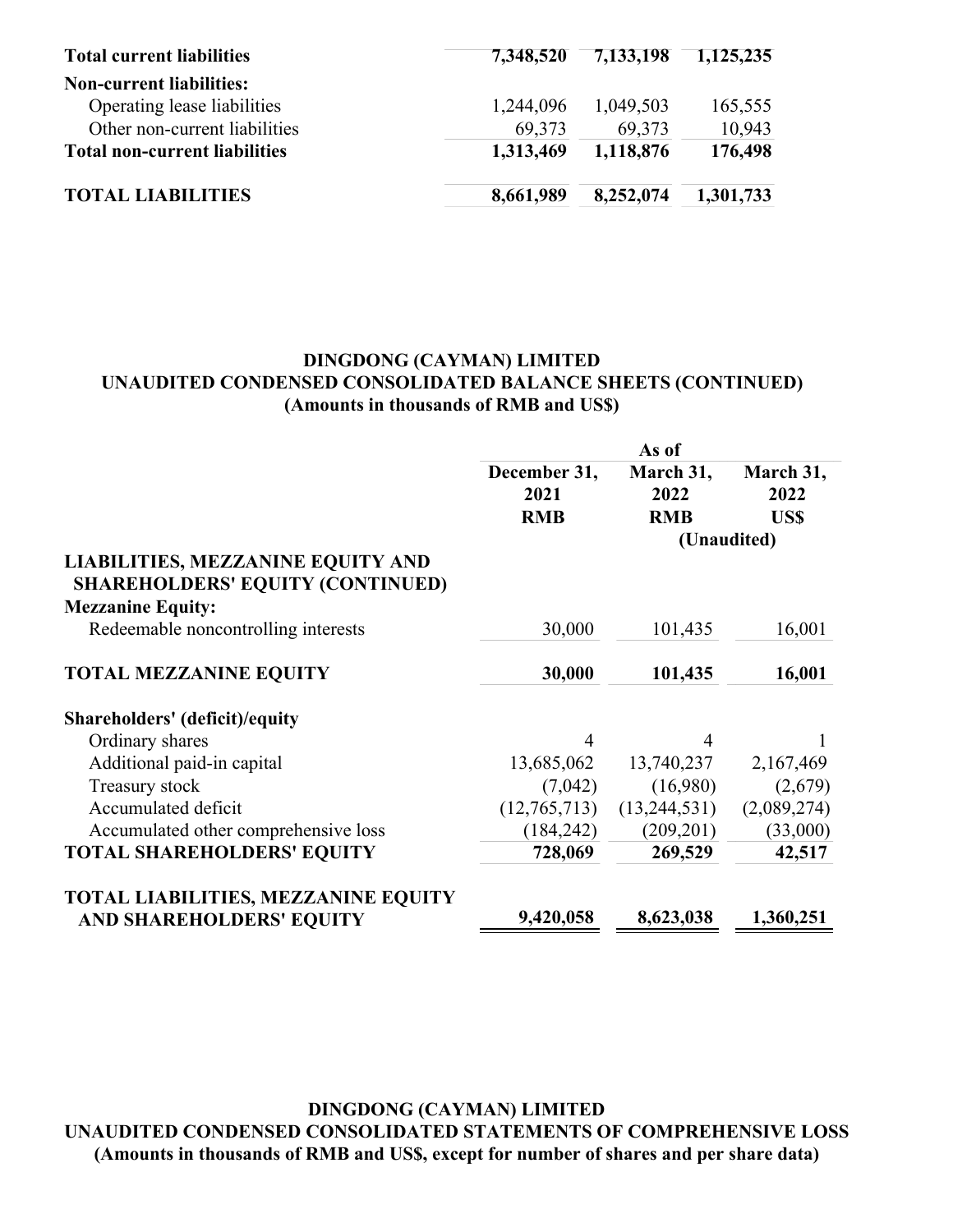|                                                      | For the three months ended |                                 |              |
|------------------------------------------------------|----------------------------|---------------------------------|--------------|
|                                                      | 2021<br><b>RMB</b>         | March 31,<br>2022<br><b>RMB</b> | 2022<br>US\$ |
| Revenues:                                            |                            | (Unaudited)                     |              |
| Product revenues                                     | 3,757,208                  | 5,375,090                       | 847,900      |
| Service revenues                                     | 44,911                     | 68,582                          | 10,819       |
| <b>Total revenues</b>                                | 3,802,119                  | 5,443,672                       | 858,719      |
| Operating costs and expenses:                        |                            |                                 |              |
| Cost of goods sold                                   | (3,082,840)                | (3,879,328)                     | (611, 949)   |
| Fulfillment expenses                                 | (1,484,091)                | (1,484,142)                     | (234, 117)   |
| Sales and marketing expenses                         | (318,259)                  | (176, 116)                      | (27, 782)    |
| Product development expenses                         | (156, 502)                 | (233, 915)                      | (36,899)     |
| General and administrative expenses                  | (94, 347)                  | (118,771)                       | (18, 736)    |
| <b>Total operating costs and expenses</b>            | (5, 136, 039)              | (5,892,272)                     | (929, 483)   |
| <b>Loss from operations</b>                          | (1,333,920)                | (448,600)                       | (70, 764)    |
| Interest income                                      | 3,840                      | 13,234                          | 2,088        |
| Interest expenses                                    | (14, 554)                  | (30,708)                        | (4, 844)     |
| Other income                                         | 5,799                      | 15,115                          | 2,384        |
| Other expenses                                       | (1, 454)                   | (26, 424)                       | (4,168)      |
| Changes in fair value of warrant liabilities         | (44, 457)                  |                                 |              |
| Loss before income tax                               | (1,384,746)                | (477, 383)                      | (75, 304)    |
| Income tax expenses                                  |                            |                                 |              |
| <b>Net loss</b>                                      | (1,384,746)                | (477, 383)                      | (75, 304)    |
|                                                      |                            |                                 |              |
| Accretion of redeemable convertible preferred shares | (66, 432)                  |                                 |              |
| Accretion of redeemable noncontrolling interests     |                            | (1, 435)                        | (226)        |
| Net loss attributable to ordinary shareholders       | (1,451,178)                | (478, 818)                      | (75,530)     |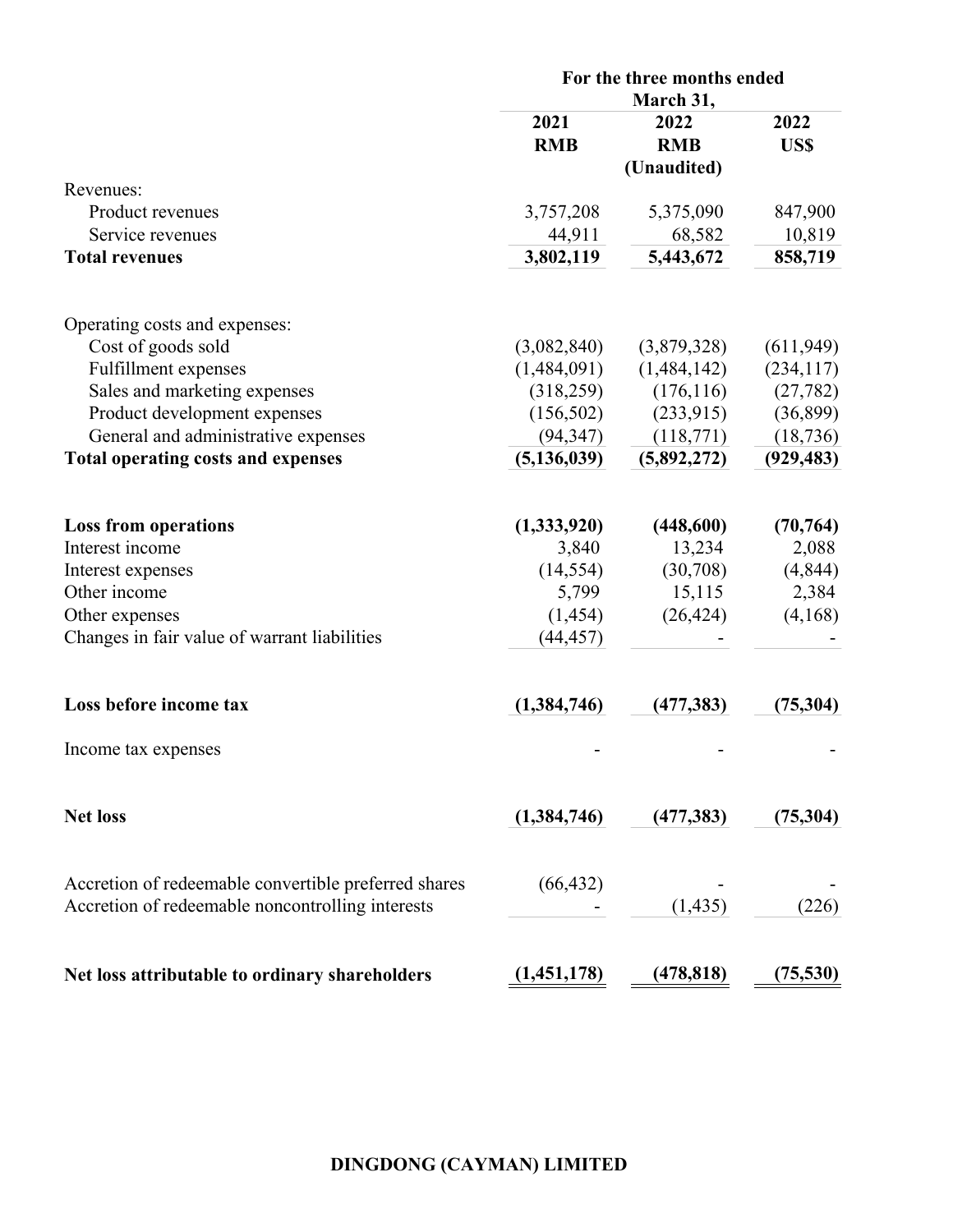### **UNAUDITED CONDENSED CONSOLIDATED STATEMENTS OF COMPREHENSIVE LOSS (CONTINUED)**

# **(Amounts in thousands of RMB and US\$, except for number of shares and per share data)**

|                                                          | For the three months ended<br>March 31, |             |             |
|----------------------------------------------------------|-----------------------------------------|-------------|-------------|
|                                                          | 2021                                    | 2022        | 2022        |
|                                                          | <b>RMB</b>                              | <b>RMB</b>  | US\$        |
|                                                          |                                         | (Unaudited) |             |
| Net loss per ordinary share:                             |                                         |             |             |
| Basic and diluted                                        | (22.36)                                 |             |             |
| Shares used in net loss per ordinary share computation:  |                                         |             |             |
| Basic and diluted                                        | 64,908,700                              |             |             |
| Net loss per Class A and Class B ordinary share:         |                                         |             |             |
| Basic and diluted                                        |                                         | (1.48)      | (0.23)      |
| Shares used in net loss per Class A and Class B ordinary |                                         |             |             |
| share computation:                                       |                                         |             |             |
| Basic and diluted                                        |                                         | 324,443,234 | 324,443,234 |
| Other comprehensive income/(loss), net of tax of nil:    |                                         |             |             |
| Foreign currency translation adjustments                 | 4,626                                   | (24,959)    | (3,937)     |
| <b>Comprehensive loss</b>                                | (1,380,120)                             | (502, 342)  | (79, 241)   |
| Accretion of redeemable convertible preferred shares     | (66, 432)                               |             |             |
| Accretion of redeemable noncontrolling interests         |                                         | (1, 435)    | (226)       |
| Comprehensive loss attributable to ordinary              |                                         |             |             |
| shareholders                                             | (1,446,552)                             | (503, 777)  | (79, 467)   |

# **DINGDONG (CAYMAN) LIMITED UNAUDITED CONDENSED CONSOLIDATED STATEMENTS OF CASH FLOWS (Amounts in thousands of RMB and US\$)**

|                                              | For the three months ended<br>March 31, |            |           |
|----------------------------------------------|-----------------------------------------|------------|-----------|
|                                              |                                         |            |           |
|                                              | 2021                                    | 2022       | 2022      |
|                                              | <b>RMB</b>                              | <b>RMB</b> | US\$      |
|                                              | (Unaudited)                             |            |           |
| Net cash used in operating activities        | (1,014,589)                             | (385, 203) | (60, 764) |
| Net cash (used in)/provided by investing     |                                         |            |           |
| activities                                   | (312, 440)                              | 885,907    | 139,749   |
| Net cash generated from financing activities | 4,286,222                               | 98,991     | 15,615    |
| Effect of exchange rate changes on cash and  |                                         |            |           |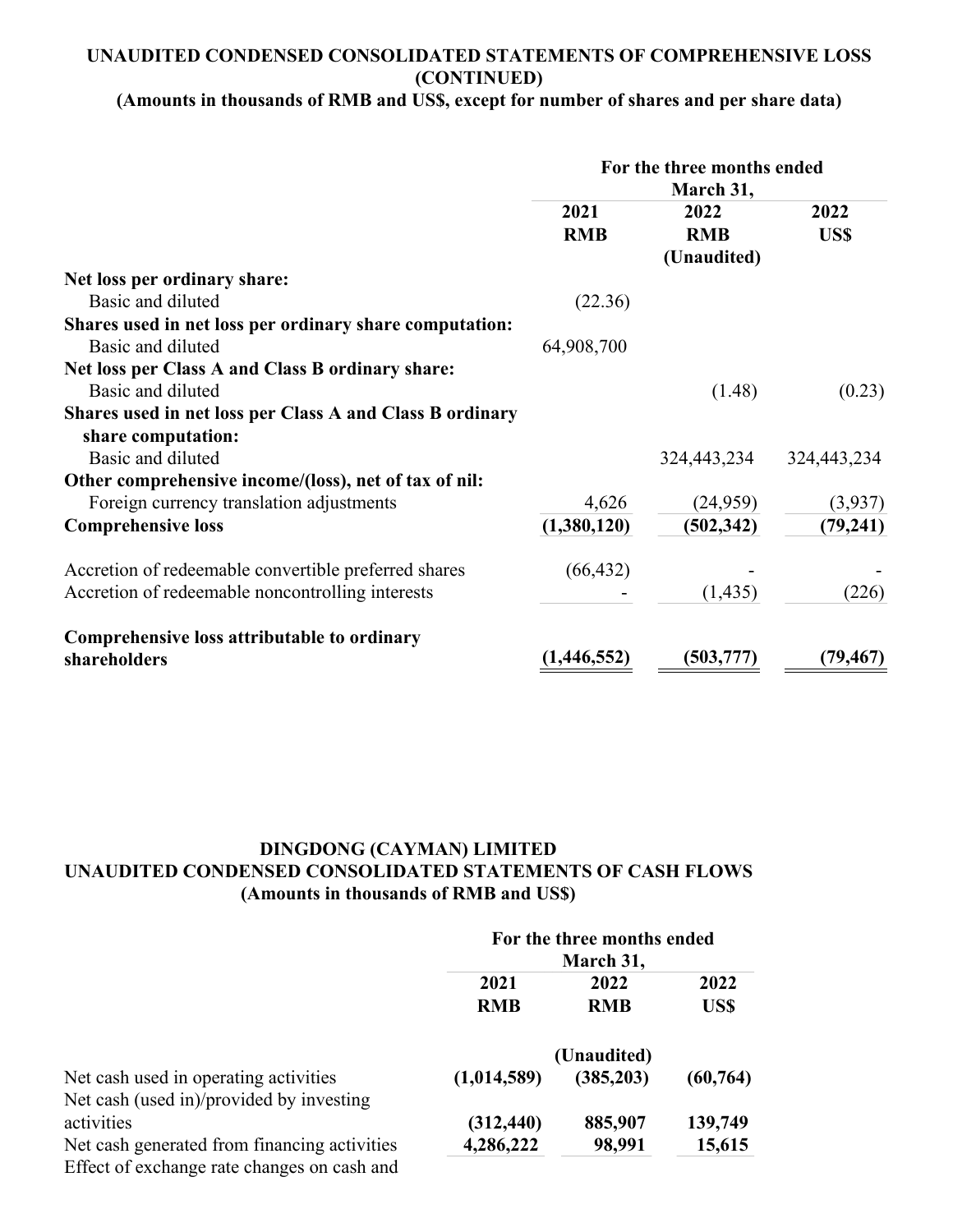| cash equivalents and restricted cash<br>Net increase in cash and cash equivalents | 4,566     | (3,560)   | (562)   |
|-----------------------------------------------------------------------------------|-----------|-----------|---------|
| and restricted cash                                                               | 2,963,759 | 596,135   | 94,038  |
| Cash and cash equivalents and restricted cash<br>at the beginning of the period   | 1,450,448 | 670,432   | 105,758 |
| Cash and cash equivalents and restricted<br>cash at the end of the period         | 4,414,207 | 1,266,567 | 199,796 |

# **DINGDONG (CAYMAN) LIMITED UNAUDITED RECONCILIATION OF GAAP AND NON-GAAP RESULTS (Amounts in thousands of RMB and US\$, except for number of shares and per share data)**

|                                                            |             | For the three months ended |           |
|------------------------------------------------------------|-------------|----------------------------|-----------|
|                                                            | March 31,   |                            |           |
|                                                            | 2021        | 2022                       | 2022      |
|                                                            | <b>RMB</b>  | <b>RMB</b>                 | US\$      |
|                                                            |             | (Unaudited)                |           |
| Net loss                                                   | (1,384,746) | (477, 383)                 | (75,304)  |
| Add: share-based compensation expenses (1)                 | 9,151       | 55,174                     | 8,703     |
| <b>Non-GAAP</b> net loss                                   | (1,375,595) | (422, 209)                 | (66, 601) |
| Net loss margin                                            | $(36.4\%)$  | $(8.8\%)$                  |           |
| Add: share-based compensation expenses                     | $0.2\%$     | $1.0\%$                    |           |
| Non-GAAP net loss margin                                   | $(36.2\%)$  | $(7.8\%)$                  |           |
| Net loss attributable to ordinary shareholders             | (1,451,178) | (478, 818)                 | (75, 530) |
| Add: share-based compensation expenses $(1)$               | 9,151       | 55,174                     | 8,703     |
| Non-GAAP net loss attributable to ordinary<br>shareholders | (1,442,027) | (423, 644)                 | (66, 827) |
|                                                            |             |                            |           |
| Net loss per ordinary shareholders:                        |             |                            |           |
| Basic and diluted                                          | (22.36)     |                            |           |
| Add: share-based compensation expenses                     | 0.14        |                            |           |
| Non-GAAP net loss per ordinary share:                      |             |                            |           |
| <b>Basic and diluted</b>                                   | (22.22)     |                            |           |
| Net loss per Class A and Class B ordinary share:           |             |                            |           |
| Basic and diluted                                          |             | (1.48)                     | (0.23)    |
| Add: share-based compensation expenses                     |             | 0.17                       | 0.02      |